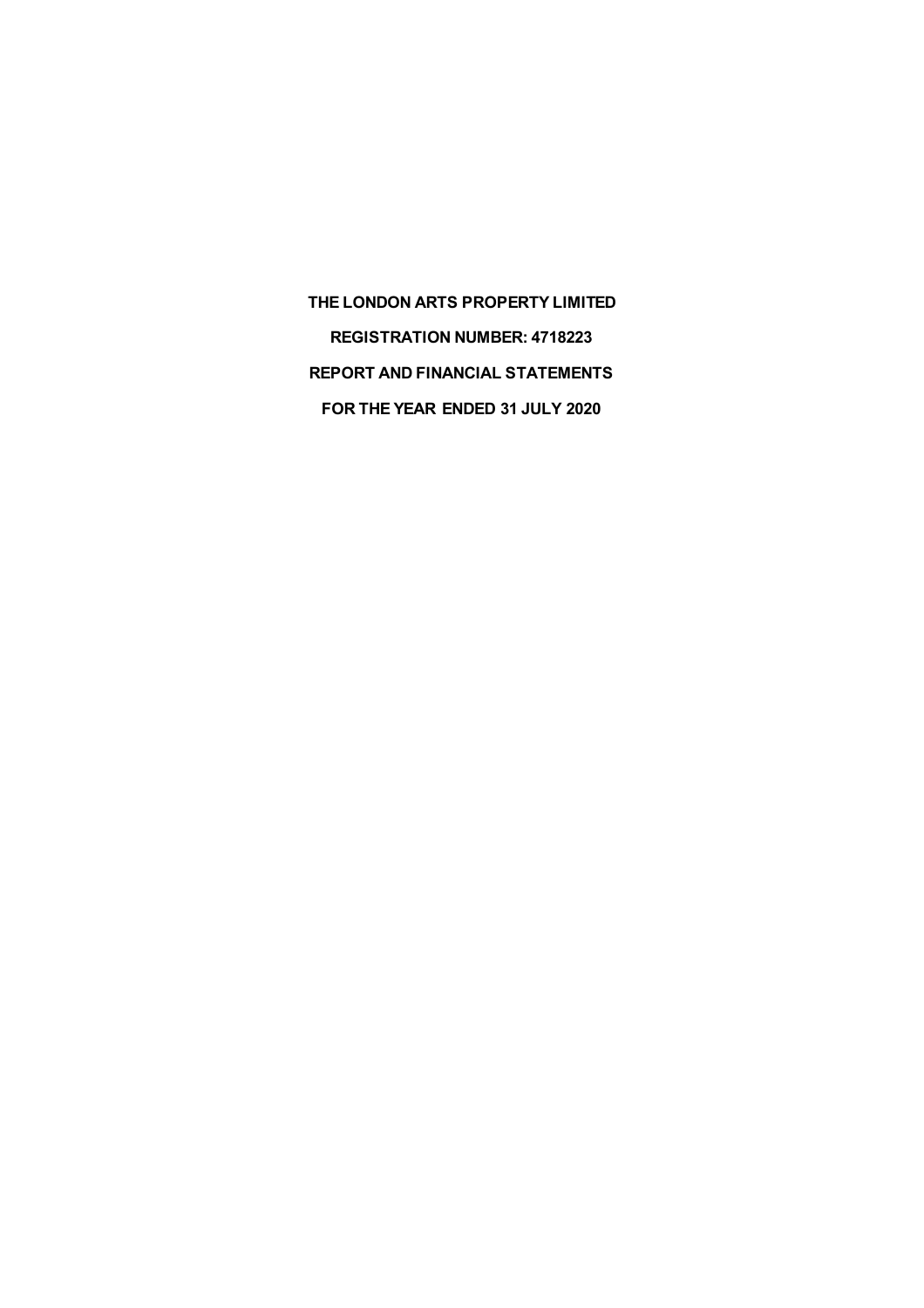## **THE LONDON ARTS PROPERTY LIMITED**

### **FINANCIAL STATEMENTS FOR THE YEAR ENDED 31 JULY 2020**

# **CONTENTS PAGE COMPANY INFORMATION.....................................................................................1 DIRECTOR'S REPORT ...........................................................................................2 PROFIT AND LOSS ACCOUNT ..............................................................................3 BALANCE SHEET ..................................................................................................4 NOTES FORMING PART OF THE FINANCIAL STATEMENTS...............................5**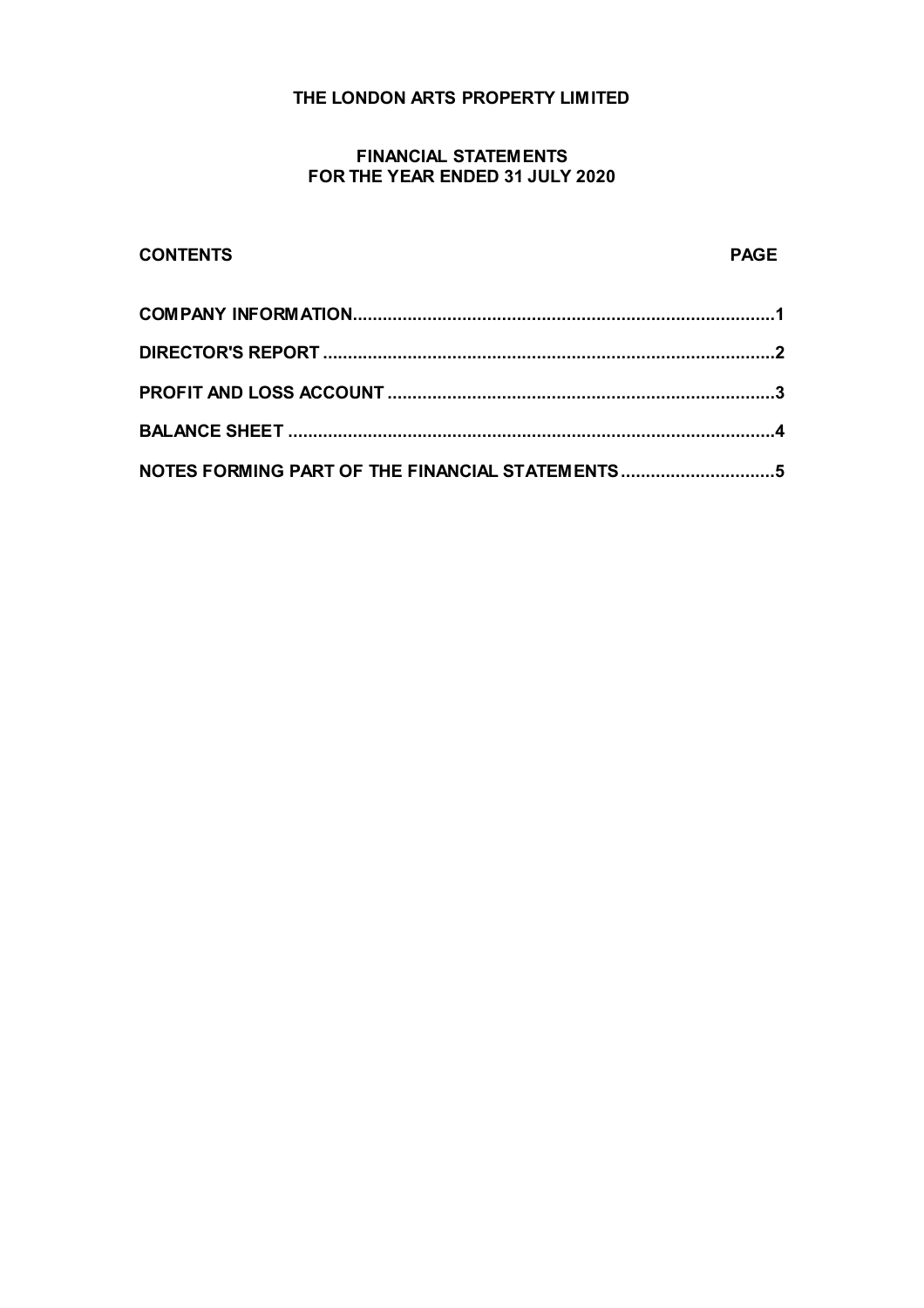# **THE LONDON ARTS PROPERTY LIMITED**

### **COMPANY INFORMATION**

| Directors: | Heather Francis (appointed 15 October 2020) |
|------------|---------------------------------------------|
|            | Stephen Reid (retired 26 August 2020)       |

**Company Secretary:** Zioge Smith

**Registered Office:** 272 High Holborn London WC1V 7EY

**Company Registration Number:** 4718223 (England and Wales)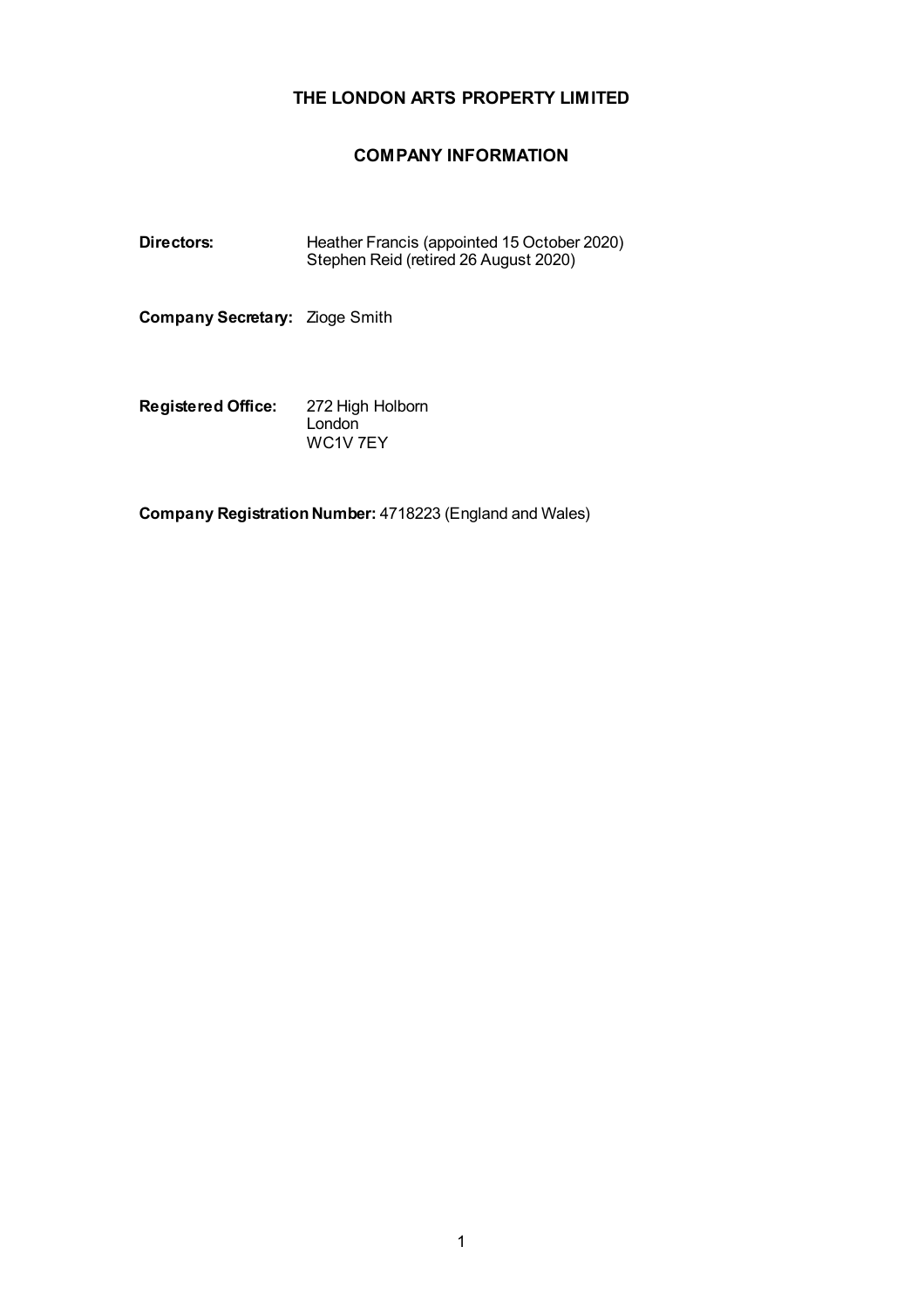## **THE LONDON ARTS PROPERTY LIMITED**

#### **DIRECTOR'S REPORT**

The director presents her annual report with the financial statements of the company for the year ended 31 July 2020.

#### **Director's Interests**

The directors of the company during the year are set out below and did not hold any interests in the issued share capital of the company.

Heather Francis (appointed 15 October 2020) Stephen Reid (retired 26 August 2020)

#### **Principal Activity**

The company is dormant and has not traded during the year ended 31 July 2020. It is not expected that the company will trade during the forthcoming year.

This report was approved by the director on 24 November 2020.

By order of the Board

Zioge Smith 272 High Holborn, 272 High Holborn, 272 High Holborn, 272 High Holborn, Company Secretary

WC1V 7EY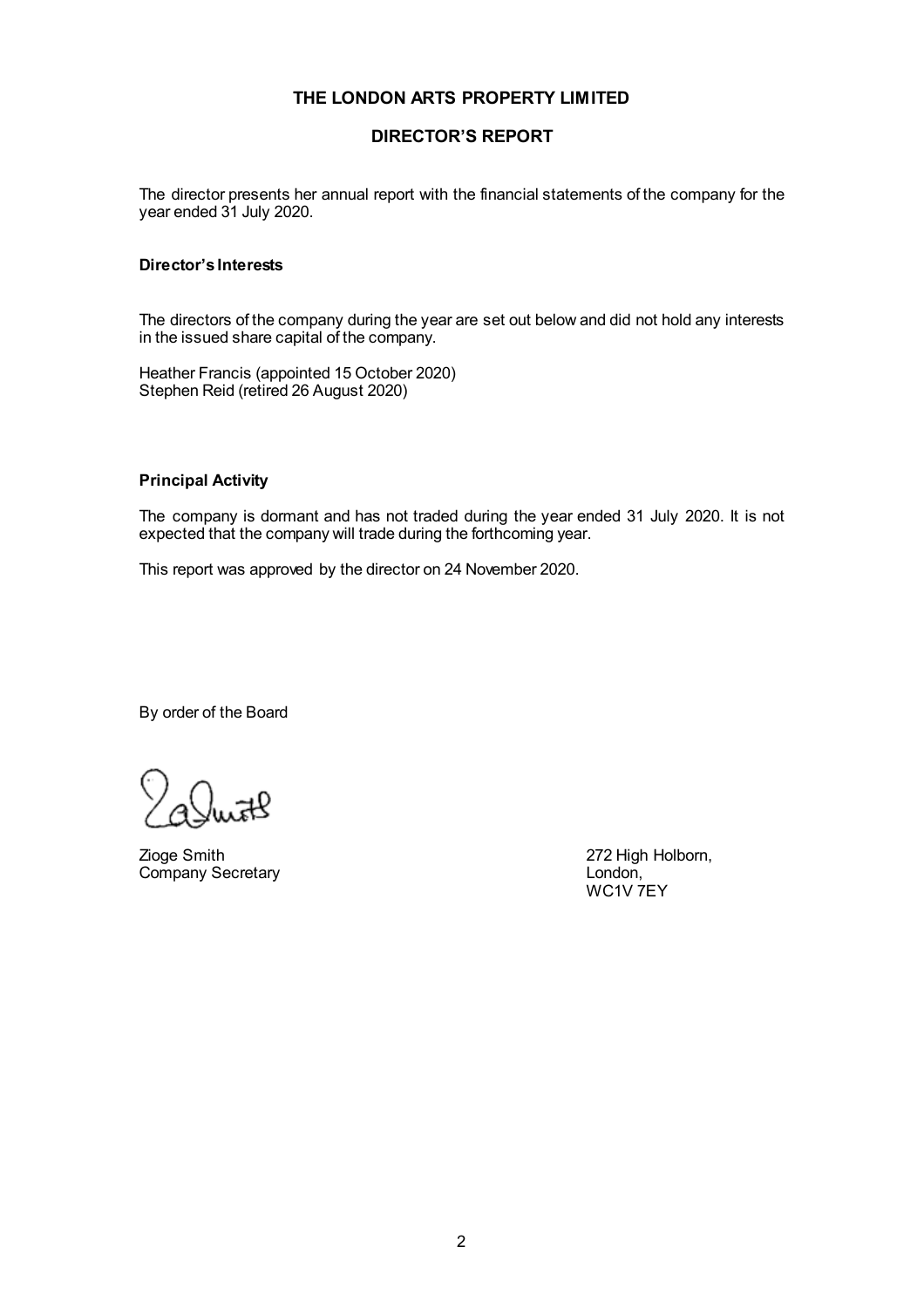#### **THE LONDON ARTS PROPERTY LIMITED REGISTRATION NUMBER: 4718223**

#### **PROFIT AND LOSS ACCOUNT FOR THE YEAR ENDED 31 JULY 2020**

The company is dormant and has not traded during the year.

The company received no income and incurred no expenditure during the year and therefore did not make either a profit or loss.

The notes form part of these financial statements.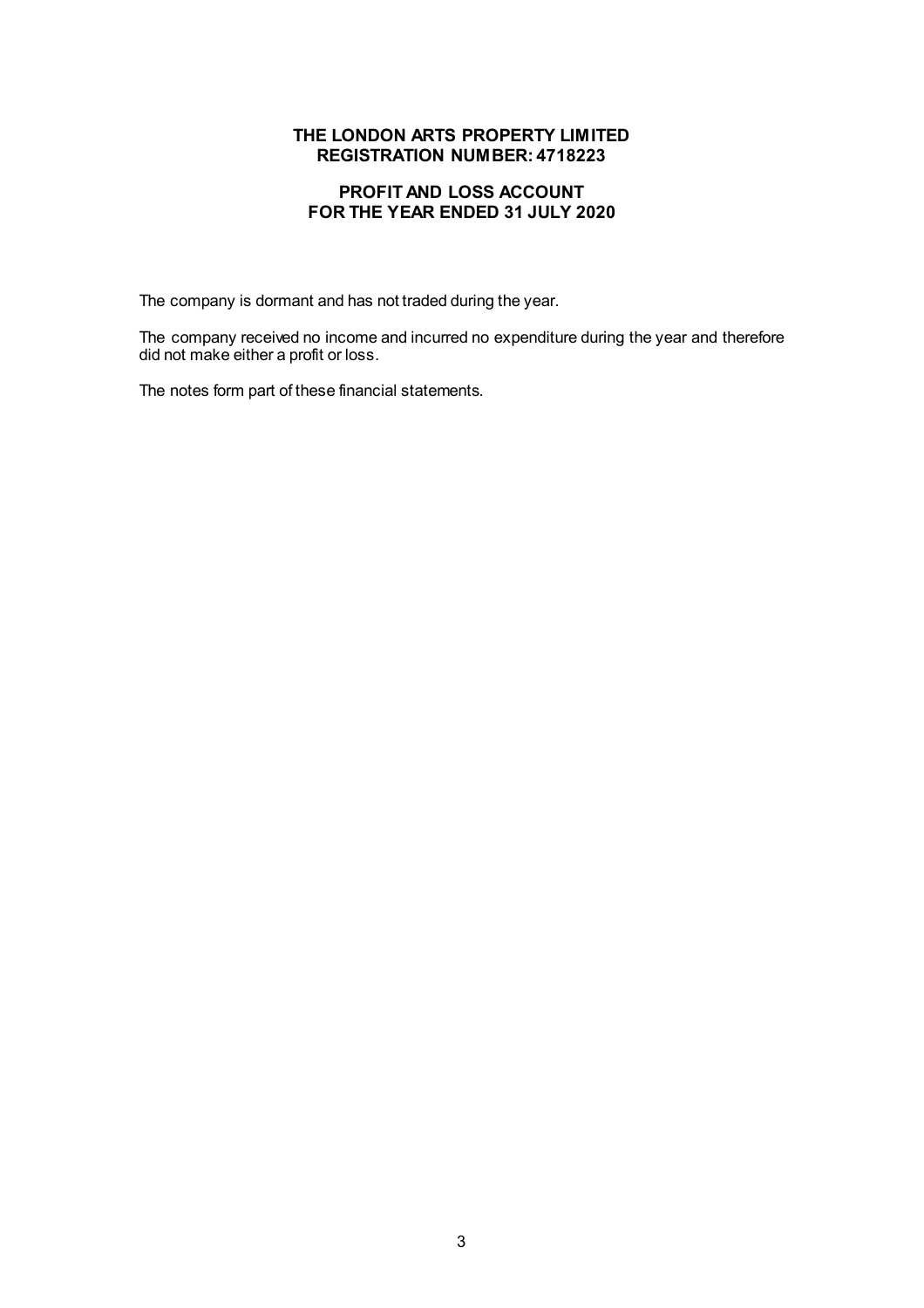#### **THE LONDON ARTS PROPERTY LIMITED REGISTRATION NUMBER: 4718223**

# **BALANCE SHEET AS AT 31 JULY 2020**

|                                         | <b>Note</b> | 2020<br>£ | 2019<br>£ |
|-----------------------------------------|-------------|-----------|-----------|
| <b>CURRENT ASSETS</b><br><b>Debtors</b> | 2           | 1         |           |
| <b>NETASSETS</b>                        |             |           |           |
|                                         |             |           |           |
| <b>CAPITAL AND RESERVES</b>             |             |           |           |
| Called up share capital                 | 3           |           |           |
| SHAREHOLDERS FUNDS -<br><b>EQUITY</b>   |             |           |           |

For the year ending 31 July 2020 the company was entitled to exemption from audit under section 480 of the Companies Act 2006 relating to dormant companies.

The director does not require the company to obtain an audit of its accounts for the year in question in accordance with section 476 of the Companies Act 2006.

The director acknowledges her responsibility for complying with the requirements of the Act with respect to accounting records and the preparation of accounts.

These financial statements were approved by the Board of Directors on 24 November 2020 and signed on its behalf by:

Heather Francis **H A** 

The accompanying notes form part of the financial statements.